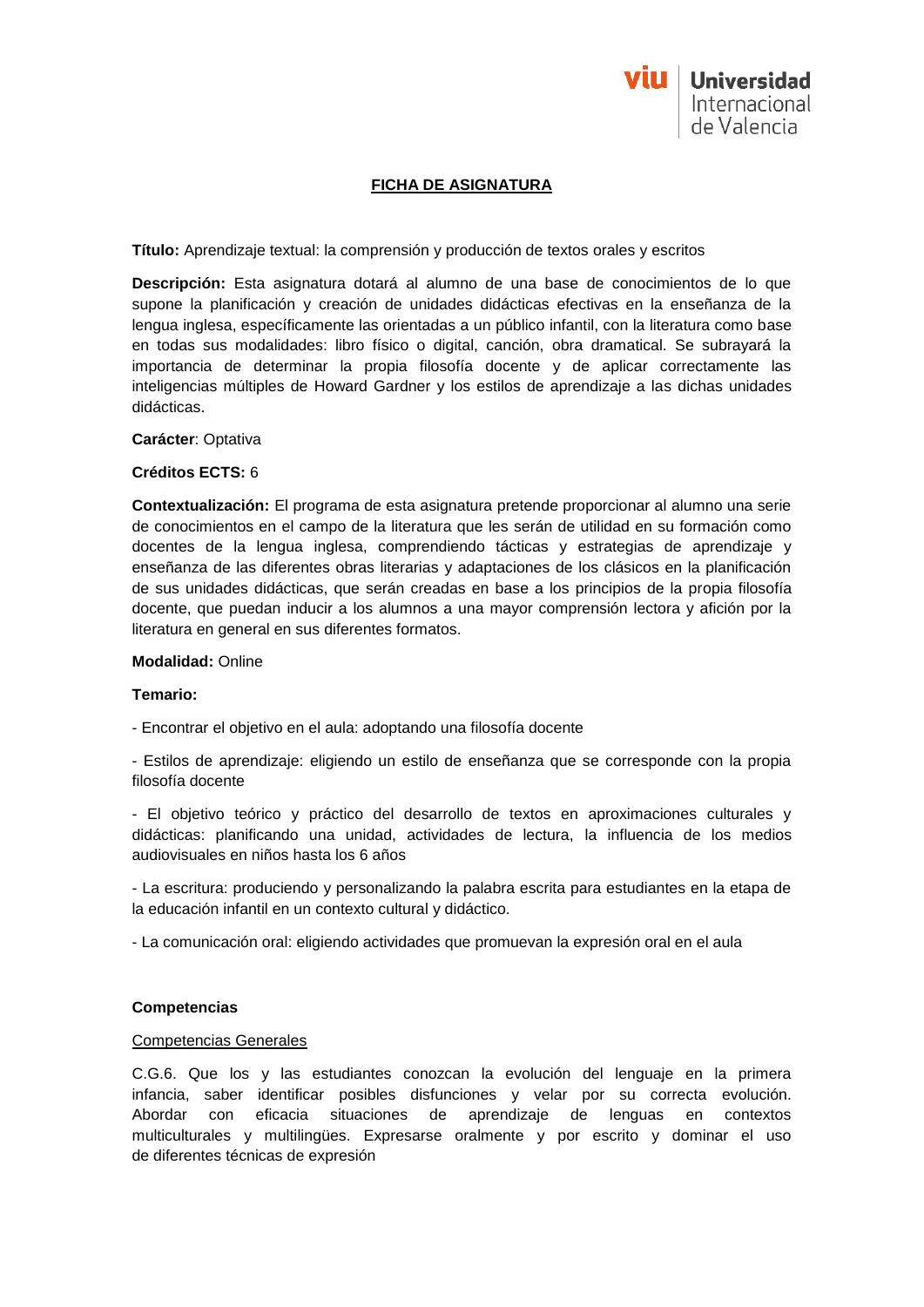C.G.11. Que los y las estudiantes reflexionen sobre las prácticas de aula para innovar y mejorar la labor docente Adquirir hábitos y destrezas para el aprendizaje autónomo y cooperativo y promoverlo en los estudiantes.

## Competencias específicas

CE.25.- That the students face field analysis via an empirical methodology and using ICT, research and audiovisual media.

CE.26.- That the students are able to analyse the data gathered from research, understand critically the results obtained and inform correctly about their conclusions.

CE.28.- That the students know international experiences and examples of innovative methodologies in the field of pre-school education.

CE.42.- That the students become aware of the curriculum of the language teaching and reading-writing competences appropriate for this stage, as well as the theories about the acquisition and development of the corresponding learning process.

CE.43.- That the students favour the speaking and writing skills in class.

CE.44.- That the students know and master the oral and written expression techniques.

CE.45.- That the students have a knowledge of oral traditions and folklore.

CE.47.- That the students have a knowledge of the learning process of the reading and writing skills and their teaching methodologies.

CE.48.- That the students face language learning situations in multilingual contexts.

CE.49.- That the students acknowledge and value the appropriate use of verbal and nonverbal communication.

CE.50.- That the students know and value accordingly the resources to awaken motivation to reading and writing.

CE.52.- That the students are able to foster an initial approximation to a foreign language.

CE.54.- That the students know and make appropriate use of songs to promote auditive, rhythmical and vocal education.

CE.55.- That the students know how to use the game as a didactic resource, as well as to design teaching activities based on principles of gamification.

CE.57.- That the students analyse the audiovisual languages and their implications in the field of education.

| <b>Actividad Formativa</b> | <b>Horas</b> | <b>Presencialidad</b> |
|----------------------------|--------------|-----------------------|
| <b>Clases Expositivas</b>  | 15           | 0                     |
| Actividades guiadas        | 15           | 50                    |
| Tutoría                    | 20           | 25                    |
| Trabajo autónomo           | 100          | 0                     |

### **Actividades Formativas:**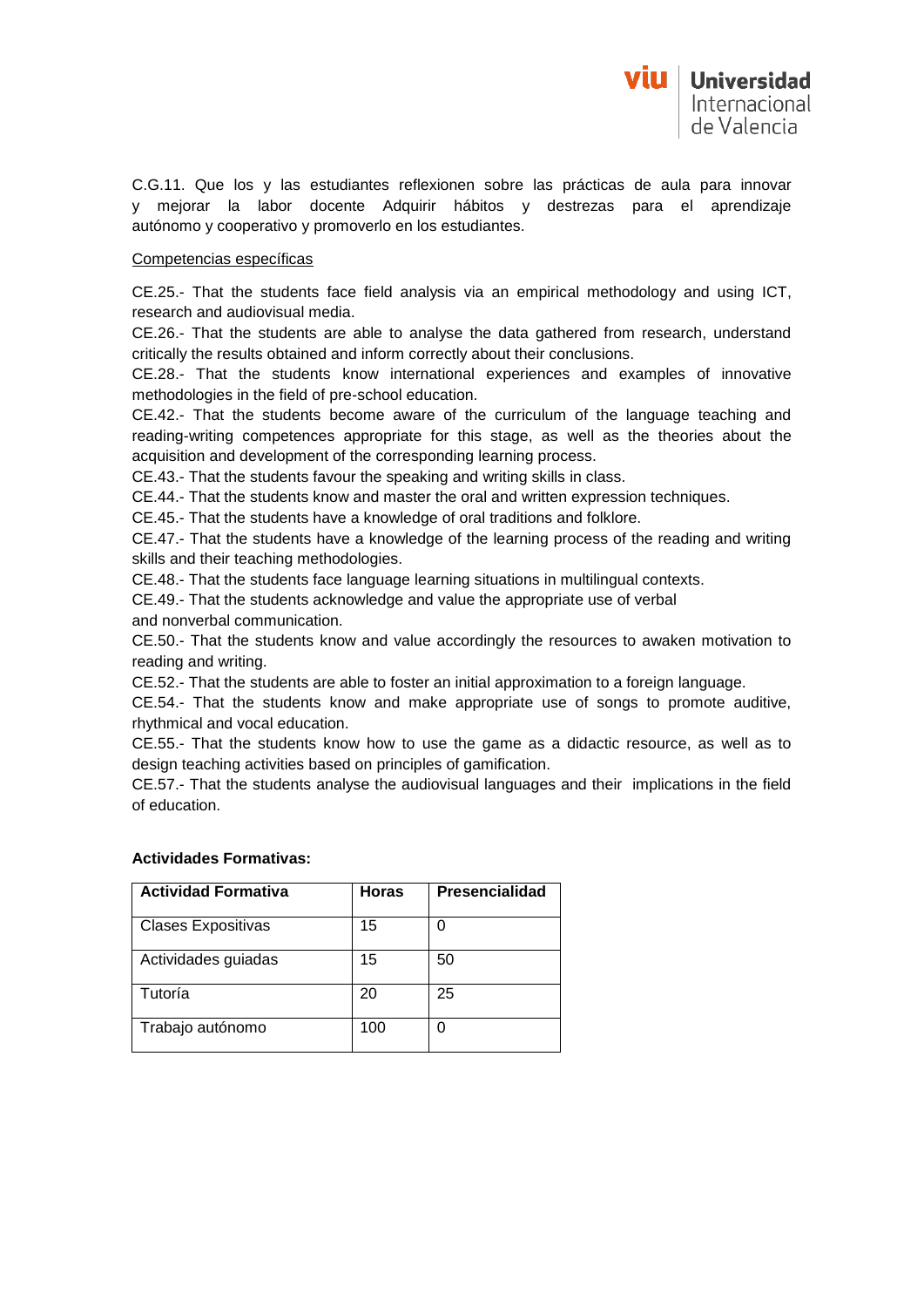

#### **Metodologías docentes:**

Clases expositivas: explicación del contenido temático, presentación de los conceptos fundamentales y desarrollo del contenido teórico

Actividades guiadas: colección de tareas que el alumnado llevará a cabo a lo largo de toda la asignatura entre las que podemos encontrar: análisis de casos y resolución de problemas centrados en la Educación Infantil, comentarios críticos de textos, análisis de lecturas, etc.

Tutorías: Sesiones periódicas entre el profesorado y el alumnado para la resolución de dudas, orientación, supervisión, etc.

Trabajo Autónomo: tanto individual como grupal para la lectura crítica de la bibliografía, estudio sistemático de los temas, reflexión sobre problemas planteados, resolución de actividades propuestas, búsqueda, análisis y elaboración de información, investigación e indagación, así como trabajo colaborativo basado en principios constructivistas.

#### **Sistema de Evaluación:**

| Sistemas de evaluación  | Ponderación mínima | Ponderación máxima |
|-------------------------|--------------------|--------------------|
| Evaluación continua     | 40.0               | 60.0               |
| Examen final presencial | 40.0               | 60.0               |

**Normativa específica***:* Se requiere que el alumno posea un nivel B2 de inglés conforme al **MCERL** 

### **Bibliografía:**

- *70 Golden Nursery Rhymes VHS Part 1.* (27/01/2013). [Video File]. Retrieved from <http://bit.ly/2iX1JbT>
- *70 Golden Nursery Rhymes VHS Part 2.* (27/01/2013). [Video File]. Retrieved from <http://bit.ly/2jiIeZE>
- *70 Golden Nursery Rhymes VHS Part 3.* (27/01/2013). [Video File]. Retrieved from <http://bit.ly/2kklZEC>
- *70 Golden Nursery Rhymes VHS Part 4.* (27/01/2013). [Video File]. Retrieved from <http://bit.ly/2kkiWMr>
- Alcón Soler, E. (2002). *Bases lingüísticas y metodológicas para la enseñanza de la Lengua Inglesa*. Valencia: Universitat Jaume I.
- Arnold, J. (1999). *La dimensión afectiva en el aprendizaje de idiomas.* Madrid: Cambridge University Press, Col. Cambridge de didáctica de lenguas, 2000.
- *At the restaurant role play.* Laia Alonso*.* (04/03/2013). [Video File]. Retrieved from [https://www.youtube.com/watch?v=VrkBfk968\\_4](https://www.youtube.com/watch?v=VrkBfk968_4)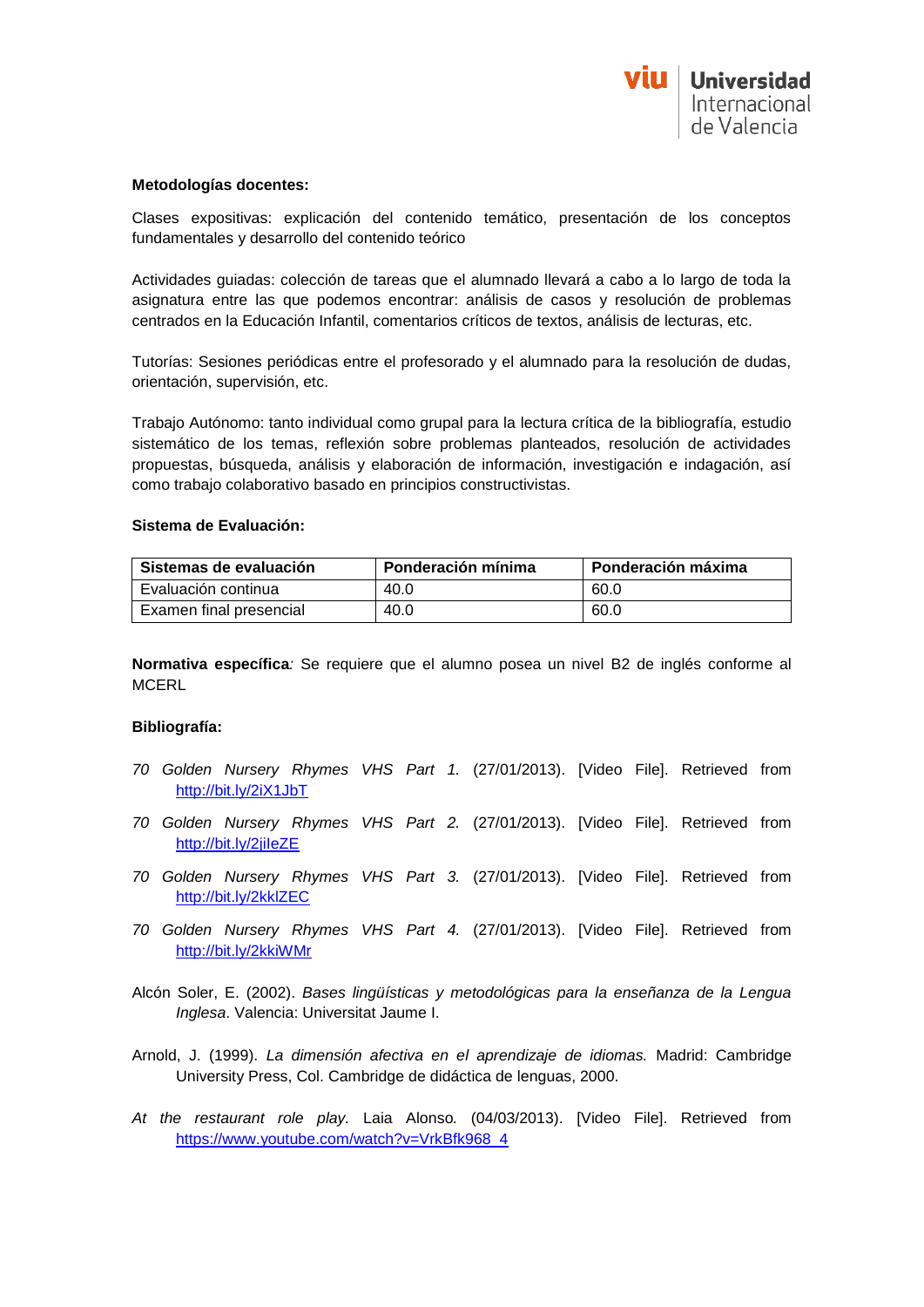- Bailin, E., (2014). *The power of digital storytelling | Emily Bailin | TEDxSoleburySchool.* [Video File]. TEDxSoleburySchool. Retrieved from [https://www.youtube.com/watch?v=jA2cTZK9hzw.](https://www.youtube.com/watch?v=jA2cTZK9hzw)
- Balsavar, D., (2015). *The Lion and the Fox: Learn English (UK) with subtitles – Story for Children "BookBox.com".* [Video File]. BookBoxInc. Retrieved from [https://www.youtube.com/watch?v=LYzQZC6sBlU.](https://www.youtube.com/watch?v=LYzQZC6sBlU)
- Bamford, J. y Richard, R. D. (1997). *Extensive Reading Activities for Teaching Language*. Cambridge: Cambridge University Press.
- Bentley, K. (2010). *The TKT Teaching Knowledge Test Course. CLIL Module*. Cambridge: Cambridge University Press. Retrieved from [http://www.cambridgeenglish.org/images/22191-tkt-clil-handbook.pdf.](http://www.cambridgeenglish.org/images/22191-tkt-clil-handbook.pdf)
- Blaya Andreu, R. (Coord., 2012). *Bibliotecas escolares*. Madrid: Ministerio de Educación, Cultura y Deporte/Intef. Retrieved from [http://www.ite.educacion.es/formacion/materiales/8/cd\\_2013/m5\\_1/index.html.](http://www.ite.educacion.es/formacion/materiales/8/cd_2013/m5_1/index.html)
- Breen, M. (1987). "Contemporary Paradigms in Syllabus Design. Part 1". *Language Teaching*, vol. 20, nº 2, pp. 81-92. Cambridge: Cambridge University Press. DOI: [http://dx.doi.org/10.1017/S0261444800004365.](http://dx.doi.org/10.1017/S0261444800004365)
- Brooks, N. (1964). *Language and Language Learning: Theory and Practice.* New York: Harcourt Brace.
- Brown, H. A. (1993). *Principles of Language Learning and Teaching*. New Jersey: Prentice Hall.
- Brumfit, C. J. (1983). *Video applications in Enghlish Language Teaching*. Oxford, England: Pergamon Press.
- Burridge, S. (1985). *Start with Words and Pictures*. Oxford, England: Oxford University Press.
- Candlin, C. N. (1987). "Towards task-based learning". En C. N. Candlin y D. Murphy (Eds.). *Lancaster Practical Papers in English Language Education*, vol. 7, pp. 5-22. Englewood Cliffs, NJ: Prentice Hall.
- *Carla's Restaurant. Roleplay.* Sonia Camarena*.* (09/12/2015). [Video File]. Retrieved from <https://www.youtube.com/watch?v=QdVQm6F-Sxw>
- Carnmer, D.; Laroy, C. (1992). *Musical Openings: Using music in the language classroom*. New England: Longman Group UK Limited.
- Celce-Murcia, M. y Hilles, S. (1988). *Techniques and resources in teaching grammar*. Oxford: Oxford University Press.
- Chomsky, N., (1976). "Creativity and Innovation in Child Language". *Journal of Education*, Vol. 158, Nº 2. Harvard University. Retrieved from [http://www.bu.edu/journalofeducation/files/2010/06/Chomsky\\_Snow.pdf](http://www.bu.edu/journalofeducation/files/2010/06/Chomsky_Snow.pdf)
- Cooper, R.; Lavery, M., & Rinvolucri, M. (1991). *Video*. Oxford, England: Oxford University Press.
- Corrales Palomo, M. I. y Sierras Gómez, M. (2002). *Diseño de medios y recursos didácticos*. Málaga: Innovación y Cualificación.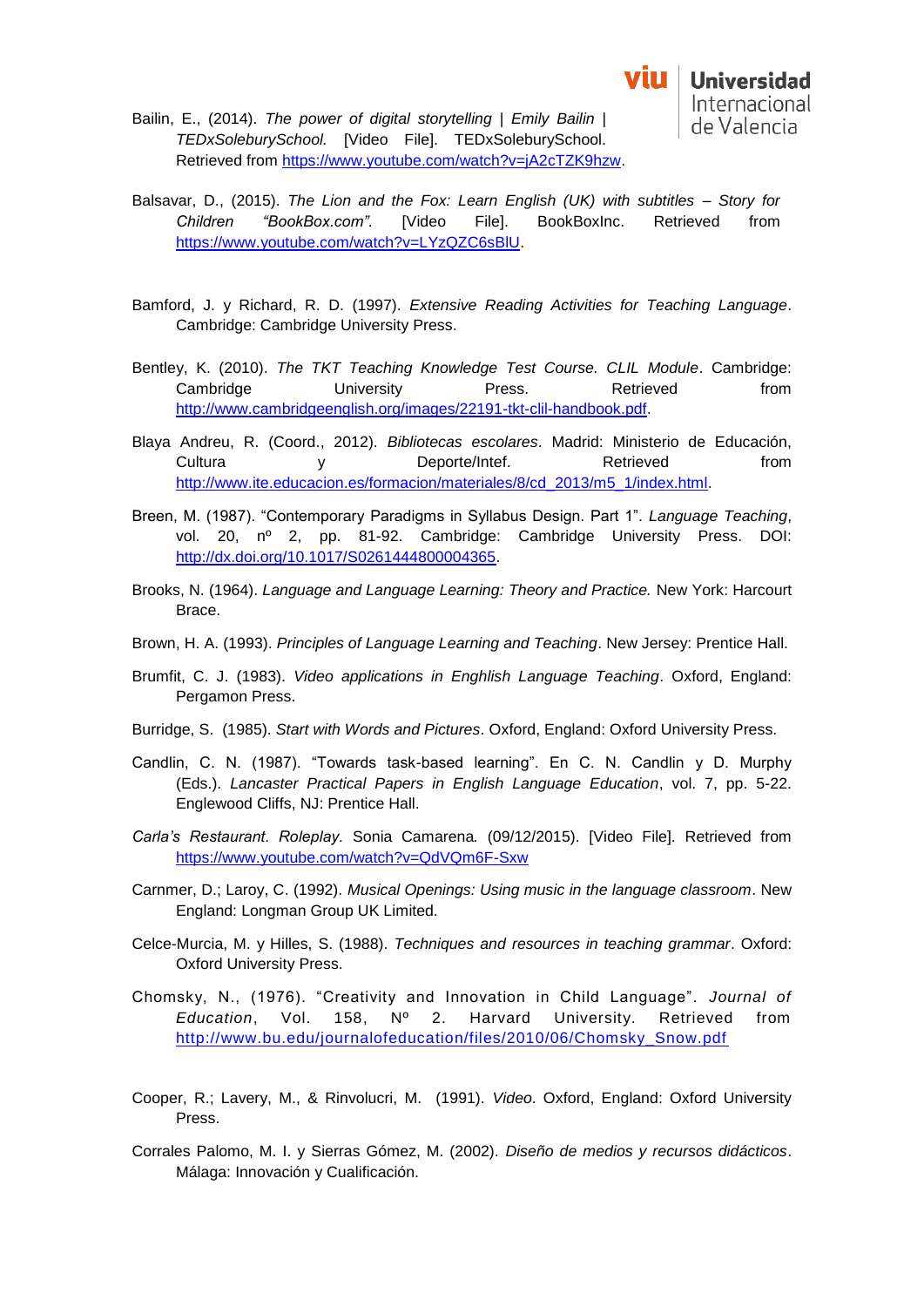

- Cortés Moreno, M. (2000). *Guía para el profesor de idiomas. Didáctica del español y segundas lenguas*. Barcelona: Octaedro.
- *Cristina\_saba\_compito finale\_The Very Hungry Caterpillar.* Cristinascratch. (15/05/2016). [Scratch Game]. Retrieved from<https://scratch.mit.edu/projects/108664097/>
- Dalton-Puffer, Ch. (2007). *Discourse in Content and Language Integrated Learning (CLIL) Classrooms*. Philadelphia: John Benjamins Publishing Company.
- Dash, M. (2007). *Teaching English As An Additional Language*. Nueva Delhi: Atlantic Publishers & Dist.
- Deesri, A. (2002). "Games in the ESL and EFL class". *The Internet TESL Journal*, vol. 8, nº 9. Retrieved from [http://iteslj.org/Techniques/Deesri-Games.html.](http://iteslj.org/Techniques/Deesri-Games.html)
- Dolores Hurtado Montesinos, M. D. y Díaz Carcelén, L. (2009). *Tecnologías para la enseñanzaaprendizaje de la lengua extranjera*. Universidad de Murcia. Retrieved from [http://ocw.um.es/cc.-sociales/tecnologias-de-apoyo-y-atencion-a-la-diversidad/material](http://ocw.um.es/cc.-sociales/tecnologias-de-apoyo-y-atencion-a-la-diversidad/material-de-clase-1/tema8.pdf)[de-clase-1/tema8.pdf.](http://ocw.um.es/cc.-sociales/tecnologias-de-apoyo-y-atencion-a-la-diversidad/material-de-clase-1/tema8.pdf)
- Domínguez González, P. (2008). *Destrezas receptivas y destrezas productivas en la enseñanza del español como lengua extranjera*. Tenerife: Universidad de La Laguna.
- *Dramatic Play With Misty.* Better Beginnings*.* (12/06/2015). [Video File]. Retrieved from<https://www.youtube.com/watch?v=gzsXSSL5OEg>
- *Dr Seuss: One Fish Two Fish Red Fish Blue Fish Read Aloud.* Reading Pioneers*.* (26/05/2016). [Video File]. Retrieved from<https://www.youtube.com/watch?v=nuvFAQBuwIY>
- Durá Monleón, R; Fernández Carmona, R. (1995). *English Through Paintings*. Valencia, Spain: AU Llibres.
- Edwards, J. C. (1997). *Using Music for Second Language Purposes*. (Tesis de maestría). California State University, California.
- Ellis,G.; Brewster, J. (1991). *Tell it Again!: The New Storytelling Handbook for Primary Teachers*. Essex, England: Pearson Education Limited.
- Froese, V. (1996). *Whole-language: Practice and theory*. Needham, MA: Allyn & Bacon.
- Gainsley, S., (2011). "Look, Listen, Touch, Feel, Taste: The Importance of Sensory Play". *Extensions*, Vol. 25, Nº 5. HighScope. Retrieved from [http://www.highscope.org/file/NewsandInformation/Extensions/ExtVol25No5\\_lo](http://www.highscope.org/file/NewsandInformation/Extensions/ExtVol25No5_low.pdf) [w.pdf](http://www.highscope.org/file/NewsandInformation/Extensions/ExtVol25No5_low.pdf)

García, A. y Llull, J. (2009). *El juego infantil y su metodología*. Madrid: Editex.

- Gardner, H. (1985). *Frames of Mind*, London: Paladin Books.
- Gardner, H., (2008). "Five Minds for the Future". Lecture for the Ecolint Meeting in Geneva, 2008. Retrieved from [http://howardgardner01.files.wordpress.com/2012/06/five-minds-for-the-future](http://howardgardner01.files.wordpress.com/2012/06/five-minds-for-the-future-january-20081.pdf)[january-20081.pdf](http://howardgardner01.files.wordpress.com/2012/06/five-minds-for-the-future-january-20081.pdf)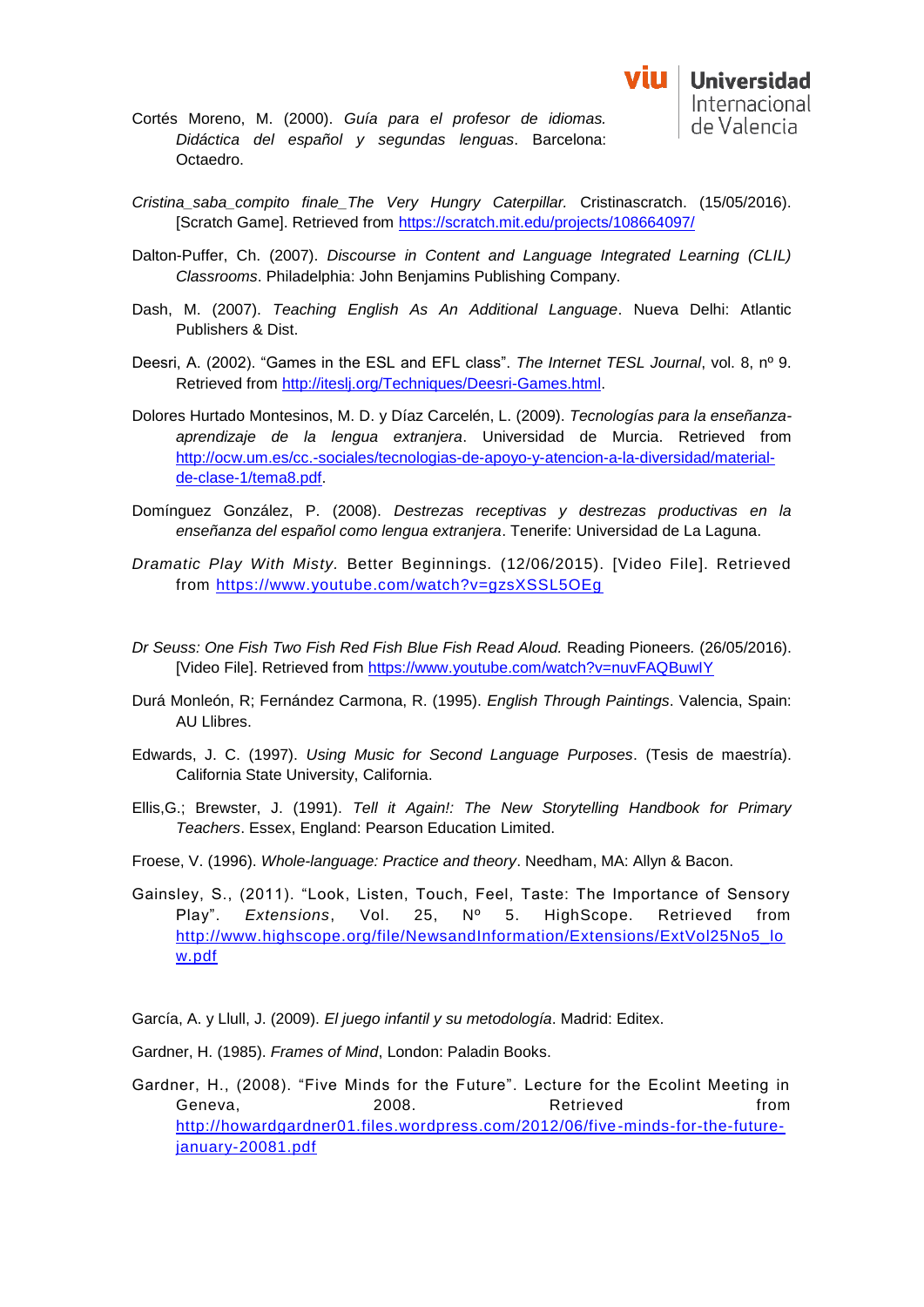- Granger, C. (1981). *Play Games with English: Games, Puzzles and Quizzes for Practising Your English*. Heinemann Educational Books.
- *Green Eggs and Ham by Dr Seuss – Stories for Kids (Children's Books Read Aloud).* Miss Yumi. (29/02/2016). [Video File]. Retrieved from <https://www.youtube.com/watch?v=hzkug94Wi94>
- Greenfield, E. (2006). *The Friendly Four.* China: HarperCollins Publishers.

Greenwood, J. (1988). *Class Readers.*Oxford, England: Oxford University Press.

- Grellet, F. (1981). *Developing Reading Skills: A practical guide to reading comprehension exercises.*Cambridge, England: Cambridge University Press.
- Griffiths, N., (2015). *Reading to Children – Tips & Techniques – "Itchy Bear" Neil Griffiths - ELC*. [Video File]. Early Learning Centre. Retrieved from [https://www.youtube.com/watch?v=m\\_knEh11hc4.](https://www.youtube.com/watch?v=m_knEh11hc4)
- Gülin YOLAGELDİLİ, G. y ARIKAN, A. (2011). "Effectiveness of Using Games in Teaching Grammar to Young Learners". *Elementary Education Online*, vol. 10, nº 1, pp. 219-229. Retrieved from [http://ilkogretim-online.org.tr/vol10say1/v10s1m18.pdf.](http://ilkogretim-online.org.tr/vol10say1/v10s1m18.pdf)
- Gunn, C. y McCallum, A. (2005). "Climbing grammar mountain: An interactive learning experience". *English Teaching Forum*, vol. 43, nº 4, 38-41.
- Gutiérrez González, P. *La enseñanza de las destrezas del inglés en la Educación Infantil*. Retrieved from [http://biblioteca.unirioja.es/tfe\\_e/TFE000366.pdf.](http://biblioteca.unirioja.es/tfe_e/TFE000366.pdf)
- Hadfield, J. (1984). *Elementary Communication Games*. Surrey, England: Nelson House.
- Hadfield, C.; Hadfield, J. (1993). *Writing Games*. Surrey, England: Nelson House.
- Hernández, M. J. y Zanón, J. (1990). "La enseñanza de la comunicación en la clase de español". *CABLE. Revista de didáctica del español como lengua* extranjera, vol. 5, pp. 12-19.
- Heaton, J. B. (1975). *Beginning composition through pictures*. England: Longman.
- Hedge, T. (1991). *Writing*. Oxford, England: Oxford University Press.
- Higgins, M. (1985). *Composition through grammar*. Hong Kong: Longman Group, Ltd.
- Hill, L. A. (1985). *Stories for Reading Comprehension 2.* England: Longman.
- Holme, R. (1991). *Talking Texts: Innovative Recipes for Intensive Reading.* England: Longman.
- Hong, L. (2002). "Using games in teaching English to young learners". *The Internet TESL Journal*, vol. 8, nº. 8. Retrieved from [http://iteslj.org/Lessons/Lin-UsingGames.html.](http://iteslj.org/Lessons/Lin-UsingGames.html)
- *Hop On Pop by Dr. Seuss.* Grandpa Tom. (23/01/2016). [Video File]. Retrieved from <https://www.youtube.com/watch?v=kWXdf5Elg7s>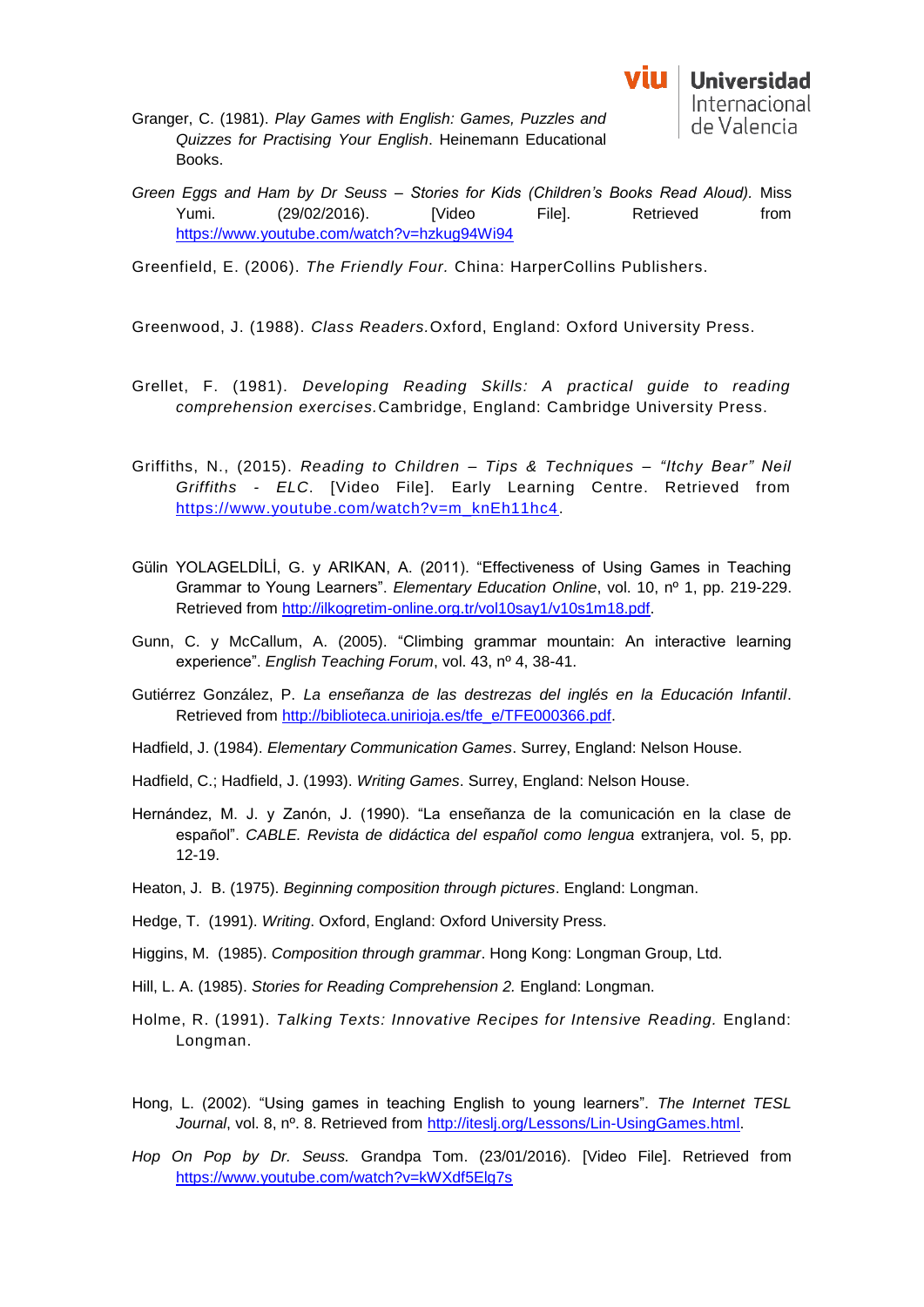*Jewel – Brahms Lullaby with Lyrics. LesanaAndLea.* (22/03/2012). [Video File]. Retrieved from <https://www.youtube.com/watch?v=Y0eASoAXTx0>

- Johnson, P. (1990). *A Book of One's Own: Developing Literacy Through Making Books*. Suffolk, England: Hodder & Stoughton.
- Kim, S. L. (1995). "Creative Games for the Language Class". *Forum*, vol. 33, nº 1, p. 35.
- Krashen, S. (1993). *The Power of Reading*. Englewood: Libraries Unlimited.
- Kuhl, P., (2010). *The Linguistic Genius of Children.* [Video File]. TEDxRainier. Retrieved from [https://www.ted.com/talks/patricia\\_kuhl\\_the\\_linguistic\\_genius\\_of\\_babies?language=en.](https://www.ted.com/talks/patricia_kuhl_the_linguistic_genius_of_babies?language=en)
- Ladousse, G. P. (1987). *Role Play*. Oxford: Oxford University Press.
- Lee, W. R. (1979). *Language teaching games and contests.* Oxford: Oxford University Press.
- Lengeling, M. y Malarcher, C. (1997). "Index Cards: A Natural Resource for Teachers". Forum, vol. 35, nº 4, p. 42.
- *Little Bird, Little Bird.* Dadisfad. (04/08/2010). [Video File]. Retrieved from <https://www.youtube.com/watch?v=H6ohmr1XCTc>
- Lynch-Brown, C.; Tomlinson, C. M. *Essential of Children's Literature.* Boston, M. A.: Pearson Press.
- López García, A. y Gallardo Paúls, B. (Eds., 2005). *Conocimiento y lenguaje*. Valencia: Universidad de Valencia-Servicio de Publicaciones.
- *Loreena McKennit – Seeds of Love – TelediscoArteVideo.* TelediscoArteVideo. (26/03/2013). [Video File]. Retrieved from<https://www.youtube.com/watch?v=kFBwPWTWrzo>
- *Lullaby Baby you Golden Slumbers.* (05/06/2012). [Video File]. Retrieved from [https://www.youtube.com/watch?v=Gy5EJjJi\\_rI](https://www.youtube.com/watch?v=Gy5EJjJi_rI)
- Mack, B., (2012). *Strategies for Reading Aloud to Young Children*. [Video File]. Teaching Strategies for Early Childhood Education. Retrieved from [https://www.youtube.com/watch?v=tZ2rL0eByfc.](https://www.youtube.com/watch?v=tZ2rL0eByfc)
- *"Magic Clover" – StoryJumper Book (narrated).* StoryJumper. (14/09/2016). [Video File]. Retrieved from<https://www.youtube.com/watch?v=nepzr-i0nWA>
- Maley, A. (1991). *Video*. Oxford, England: Oxford University Press.
- McCallum, G. P. (1980). *101 word games: For students of English as a second or foreign language*. Oxford: Oxford University Press.
- Melero, P. (2000). *Métodos y enfoques en la enseñanza/aprendizaje del español como lengua extranjera.* Madrid: Edelsa.
- Mendoza Fillola, A. (Coord., 1998). *Conceptos clave en didáctica de la lengua y la literatura.* Barcelona: SEDLL.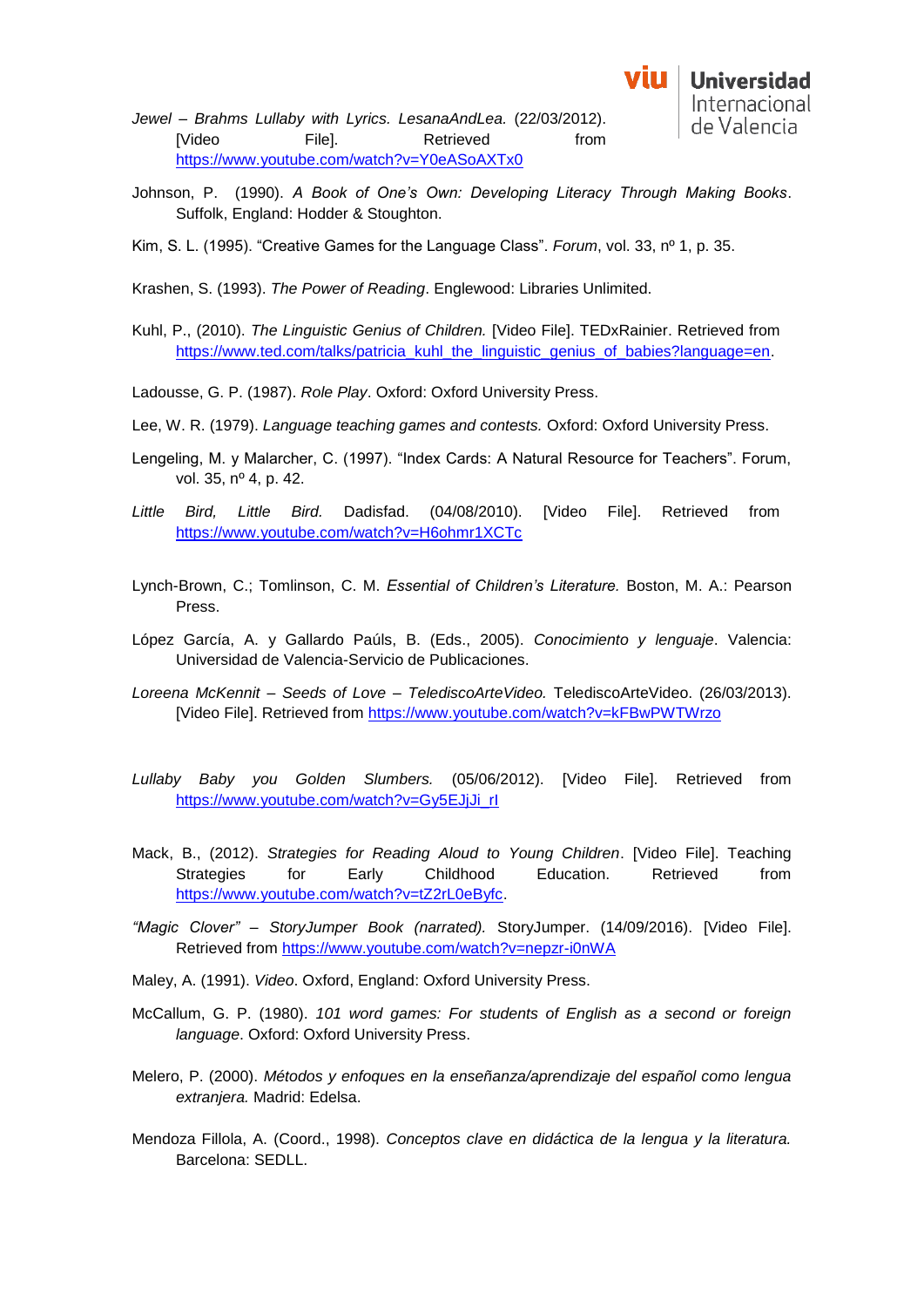

- Miljana K. StojkoviĤ, M. K. y JerotijeviĤ, D. M. (2011). *Reasons for*  de Valencia *Using or Avoiding Games in an EFL Classroom*. 1st International Conference on Foreign Language Teaching and Applied Linguistics. Sarajevo, 5-7 mayo.
- Moore, G. (1996). *Grades 6-8 Cloze: Comprehension in Context.* World Teachers Press.
- Morales Gálvez, C.; Arrimadas Gómez, I.; Ramírez Nueda, E.; López Gayarre, A. y Ocaña Villuendas, L. (2000). *La enseñanza de lenguas extranjeras en España*. Madrid: Ministerio de Educación, Cultura y Deporte, Secretaría General Técnica.
- Moya Guijarro, A. J. y Albentosa Hernández, J. L. (coords., 2003). *La enseñanza de la lengua extranjera en la educación infantil*. Cuenca: Ediciones de la Universidad de Castilla-La Mancha.
- Moyano Conde, A. Muñoz de Lacalle, A. y Pérez Esteve, P. (coords., 1996). *Enseñar y aprender una lengua extranjera en el segundo ciclo de la educación infantil*. Madrid: Centro de Publicaciones del MEC.
- Mur Lope, O. (1998). *Cómo introducir el inglés en educación infantil*. Madrid: Escuela Española.
- Murado Bouso, J. L. (2010). Didáctica de inglés en educación infantil: Métodos para la enseñanza y el aprendizaje de la lengua inglesa. Vigo: Ideaspropias Editorial.
- Nedomová, A. (2007). *Teaching grammar to young learners.* (Tesis inédita de maestría). Masaryk University, Czech Republic. Retrieved from [http://is.muni.cz/th/44537/pedf\\_b/bachelor\\_thesis.pdf.](http://is.muni.cz/th/44537/pedf_b/bachelor_thesis.pdf)
- Nixon, C.; Tomlinson, M. (2001). *Primary Activity Box: Games and activities for younger learners*. Cambridge, England: Cambridge University Press.
- Nixon, C.; Tomlinson, M. (2003). *Primary Grammar Box: Games and activities for younger learners*. Cambridge, England: Cambridge University Press.
- Nuffin, N. J., (350-055). "Understanding Growth and Development Patterns in Infants." Virginia Cooperative Extension. Retrieved from [http://pubs.ext.vt.edu/350/350-055/350-055\\_pdf.pdf](http://pubs.ext.vt.edu/350/350-055/350-055_pdf.pdf)
- O'Grady, W. (2005). *How children learn language*. Cambridge: Cambridge University Press.
- *Oh The Places You'll Go By Dr Seuss.* Evilgeniusfrommars. (01/12/2010). [Video File]. Retrieved from<https://scratch.mit.edu/projects/1453943/>
- Ortiz, C. A. (2008). "Inglés en el aula de infantil". Revista digital innovación y experiencias educativas, 12, 2.
- Otero Bravo, M. L. (1998). "Enfoques y métodos en la enseñanza de lenguas en un percurso hacia la competencia comunicativa: ¿dónde entra la gramática?", *ASELE. Actas IX*, pp. 419-426. Retrieved from [http://cvc.cervantes.es/ensenanza/biblioteca\\_ele/asele/pdf/09/09\\_0422.pdf](http://cvc.cervantes.es/ensenanza/biblioteca_ele/asele/pdf/09/09_0422.pdf)
- *"Pancakes for Breakfast" by Tomie dePaola – Read Aloud.* Suna Si*.* (10/03/2014). [Video File]. Retrieved from [https://www.youtube.com/watch?v=YHMrG\\_O2C3o](https://www.youtube.com/watch?v=YHMrG_O2C3o)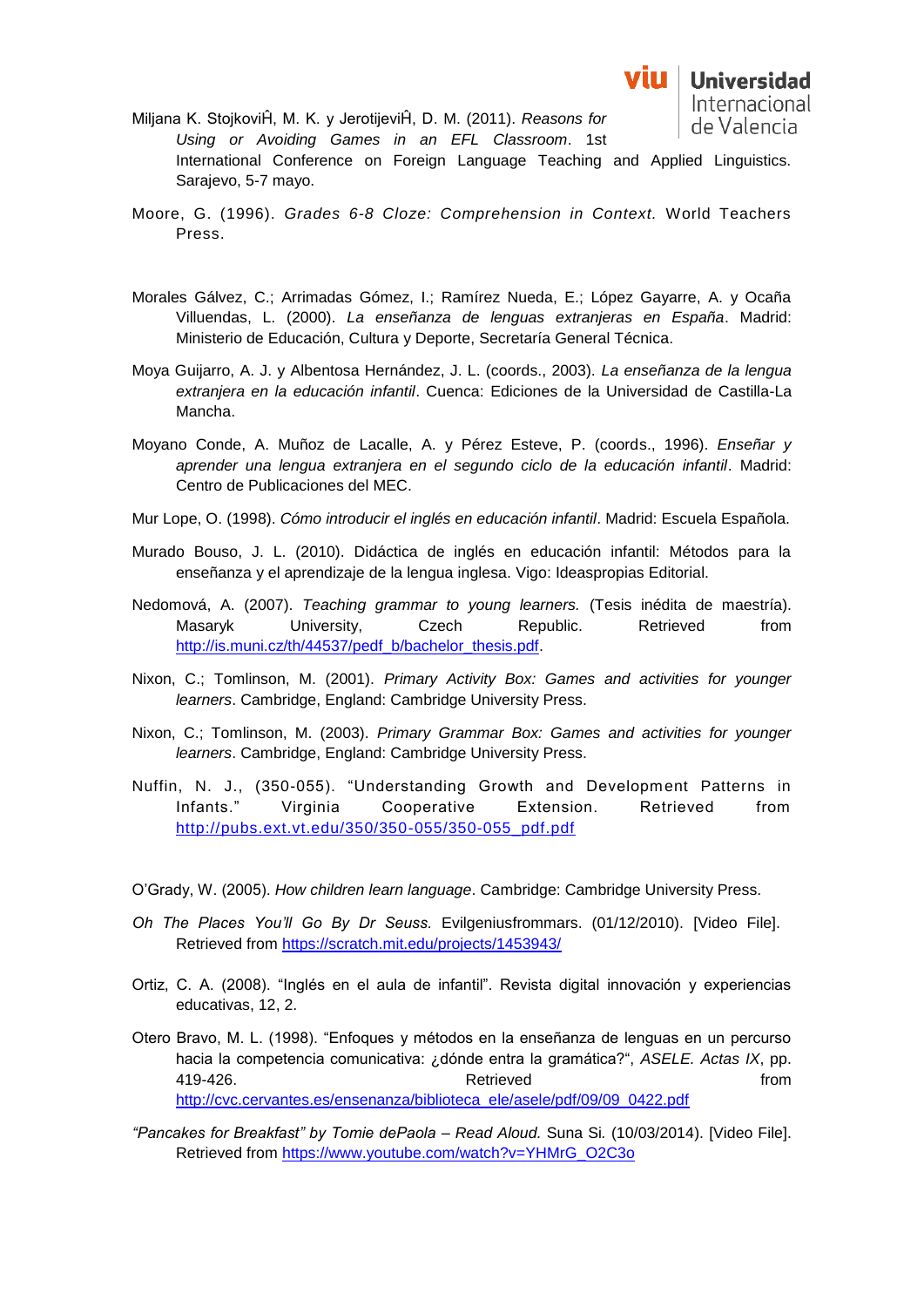- Pérez, E. P. y Roig, E. V. (2004). *Enseñar y aprender inglés en educación infantil y primaria* (Vol. 1). Barcelona: Horsori Editorial.
- Phillips, D.; Burwood, S. y Dunford, H. (1999). *Projects with young learners*. Oxford: Oxford University Press.
- *Pie-ning for Pie.* The Miscellaneous Math Show*.* (07/09/2012). [Video File]. Retrieved from <https://www.youtube.com/watch?v=GsOWqd-Pw-M>
- *Poetry by Dr. Seuss.* Puppydot71. (s6/01/2012). [Scratch Game]. Retrieved from <https://scratch.mit.edu/projects/1463959/>
- *QUEST by Aaron Becker.* Karla Scott*.* (21/06/2015). [Video File]. Retrieved from <https://www.youtube.com/watch?v=wPsuUvHHTxU>
- *Ratio Recipes.* The Miscellaneous Math Show*.* (07/09/2012). [Video File]. Retrieved from <https://www.youtube.com/watch?v=UaY15ywlgBs&t=39s>
- Recasens, Margarita (2007). *Comprensión y expresión oral: Actividades para niños de 6 a 12 años*. Barcelona: Ediciones CEAC.
- Read, C. (2007). *500 Activities for the Primary Classroom*. Macmillan Books for Teachers.
- Reddy, R. J. (2008). *Methods of Teaching*. Nueva Delhi: S. B. Nangia.
- Reilly, V. y Ward, S. M. (1997). *Very young learners*. Oxford: Oxford University Press.
- *Restaurant Roleplay.* NY LA*.* (07/09/2014). [Video File]. Retrieved from <https://www.youtube.com/watch?v=kEPcWqIjL50>
- Revell, J. (1979). *Teaching techniques for communicative English*. Hong Kong: Macmillan Publishers.
- Richard-Amato, P. A. (1988). *Making it Happen: Interaction in the Second Language Classroom*. Nueva York: Longman.
- Richards, J. C. y Rodgers, T. S. (1998). *Enfoques y métodos en la enseñanza de idiomas.* Cambridge: Cambridge University Press.
- Rinvolucri, M. (1990). *Grammar games*: *Cognitive, affective and drama activities for EFL students*. Cambridge: Cambridge University Press.
- Rixon, S. (1999). *Young learners of English: Some research perspectives*. London: Longman.
- Rixon, S., Flavell, R. H., y Vincent, M. (Eds., 1991). *How to use games in language teaching.*  Hong Kong: Modern English.
- Rodríguez López, B. (2004). "Técnicas metodológicas empleadas en la enseñanza del inglés en Educación Infantil. Estudio de caso". *Didáctica (Lengua y Literatura)*, Vol. 16145-161. Retrieved **from the set of the set of the set of the set of the set of the set of the set of the set of the set of the set of the set of the set of the set of the set of the set of the set of the set of the set of the set** [http://revistas.ucm.es/index.php/DIDA/article/viewFile/DIDA0404110151A/19352.](http://revistas.ucm.es/index.php/DIDA/article/viewFile/DIDA0404110151A/19352)
- *Role-Playing Emotions in Early Childhood.* Yale Campus*.* (20/05/2016). [Video File]. Retrieved from<https://www.youtube.com/watch?v=OwEqmxRTrH4>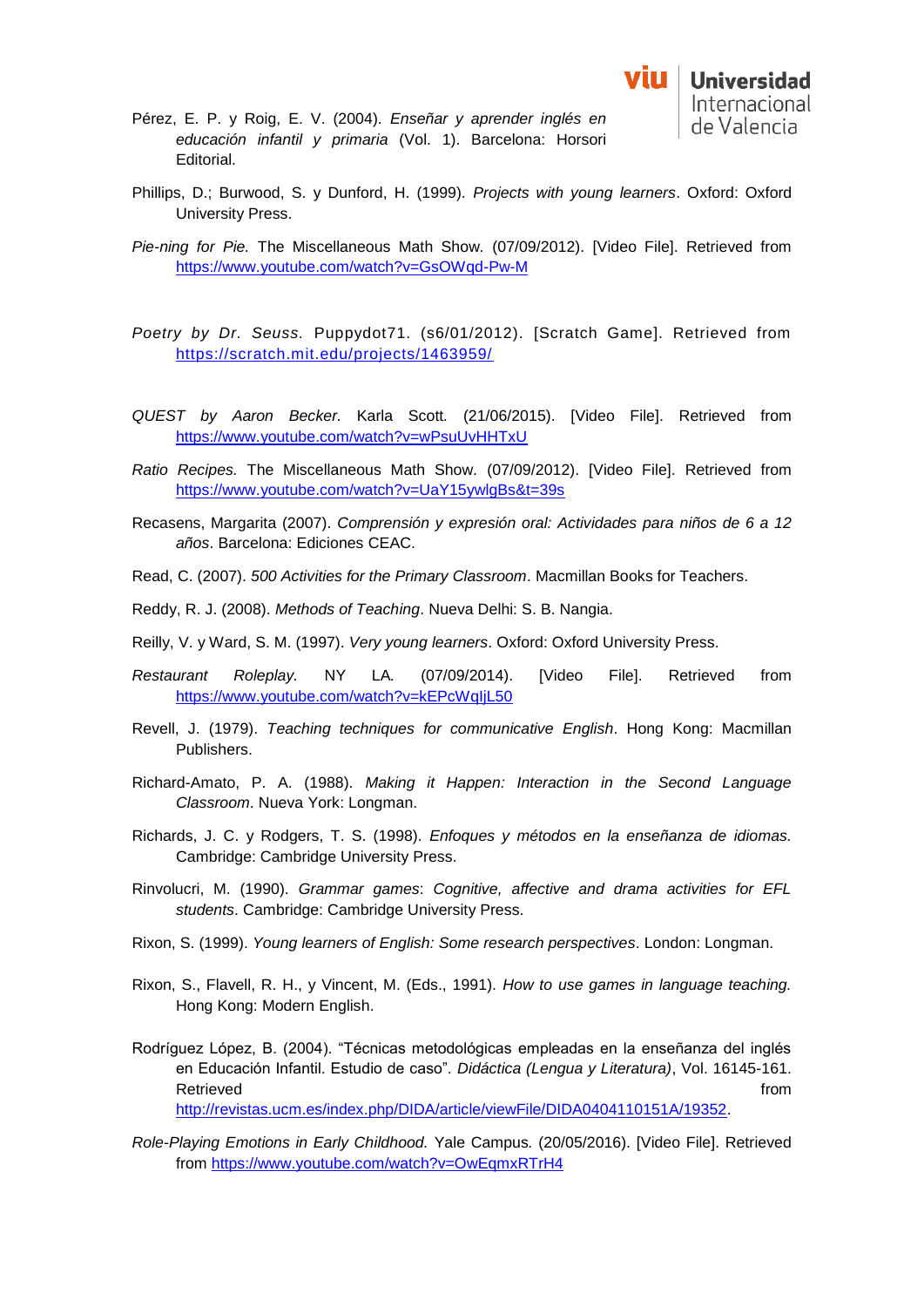- Rosenkoetter, S.; Barton, L. R., (2002). "Bridges to Literacy: Early Routines That Promote Later School Success". *Zero To Three*. Vol. 22-4f. Retrieved from [http://www.zerotothree.org/child-development/early-language-literacy/vol\\_22-](http://www.zerotothree.org/child-development/early-language-literacy/vol_22-4f.pdf) [4f.pdf](http://www.zerotothree.org/child-development/early-language-literacy/vol_22-4f.pdf)
- Roskos, K. A.; Christie, J. F.; Richgels, D. J., (2003). "The Essentials of Early Literary Instruction". The National Association for the Education of Young Children. **Retrieved children from** <http://www.naeyc.org/files/yc/file/200303/Essentials.pdf>
- Roth, G. (1998). *Teaching Very Young Children: Pre-School and Early Primary*. London, England: Richmond Publishing.
- *Saint George And The Dragon.* TheDizkis. (29/02/2012). [Video File]. Retrieved from [https://www.youtube.com/watch?v=OFTgSaTST\\_E](https://www.youtube.com/watch?v=OFTgSaTST_E)
- Salazar Noguera, J. y Garau, M. (Eds.) (2009). *Aprendizaje integrado de lengua inglesa y contenidos multiculturales online*. Palma: Universidad de las Islas Baleares.
- Sánchez, A. (1997). *Los métodos en la enseñanza de idiomas. Evolución histórica y análisis didáctico.* Madrid: SGEL.
- *Sandwich Show Pretend Play Activity.* Jady A*.* (30/12/2015). [Video File]. Retrieved from <https://www.youtube.com/watch?v=crwENEmhwT0>
- Schickedanz, J. A., (1999). "Much more than the ABCs: The early stages of reading and writing". *Zero to Three*. Brain Wonders. Washington DC: NAEYC. Retrieved from [http://www.zerotothree.org/child-development/early-language](http://www.zerotothree.org/child-development/early-language-literacy/earlyliteracy2pagehandout.pdf)[literacy/earlyliteracy2pagehandout.pdf](http://www.zerotothree.org/child-development/early-language-literacy/earlyliteracy2pagehandout.pdf)
- Snow, C. E., (2004). "What counts as literacy in early childhood?". *Blackwell Handbook of Early Child Development*. McCartney, K.; Phillips, D. Oxford, Blackwell.
- Spence, M. J.; Touchstone, E. W., (2006). "Infant's Attention to Auditory and Visual Stimuli". The University of Texas at Dallas. Retrieved from [http://bbs.utdallas.edu/ilp/pdf/Infants%27%20attention%20to%20auditory%20a](http://bbs.utdallas.edu/ilp/pdf/Infants%27%20attention%20to%20auditory%20and%20visual%20stimuli.pdf) [nd%20visual%20stimuli.pdf](http://bbs.utdallas.edu/ilp/pdf/Infants%27%20attention%20to%20auditory%20and%20visual%20stimuli.pdf)
- Stenhouse, L. (1975). *Investigación y desarrollo del curriculum*. Madrid: Ediciones Morata, (1987).

Stevick, E. W. (1980). *Teaching Languages: A Way and Ways*. Rowley, Mass.: Newbury House.

Stoodt, B. (1996). *Children's literature*. South Melbourne: MacMillan Education.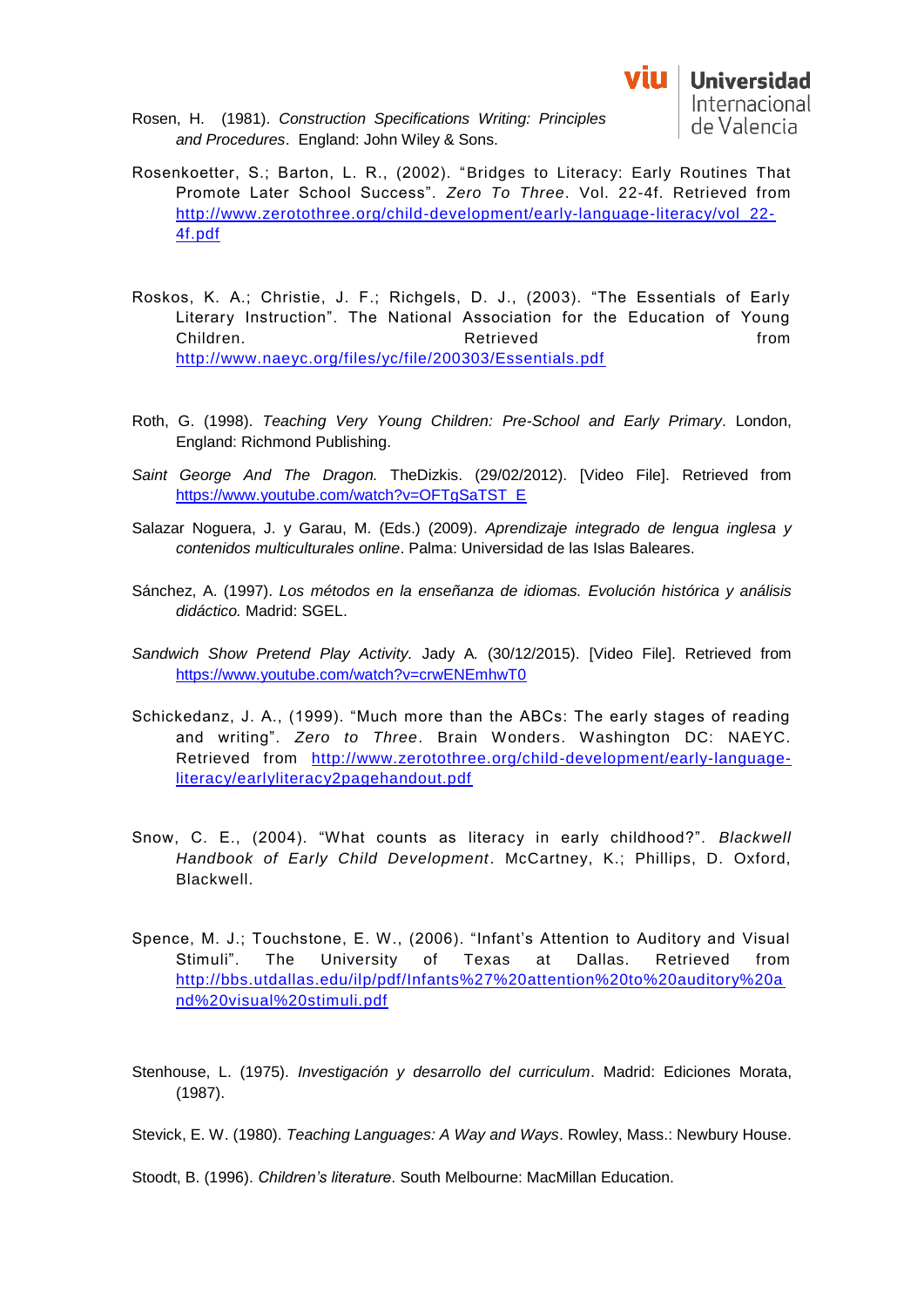*Story Bird.* Coachbedingfield. (26/10/2016). [Video File]. Retrieved from<https://www.youtube.com/watch?v=PKhb0YBDShA>

- *StoryJumper Tutorial for New Editor.* StoryJumper. (29/12/2015). [Video File]. Retrieved from https://www.youtube.com/watch?v=RBj\_371c5o4
- *Storytelling Apps: "A Wish For Christmas" by Smile & Learn Digital Creations.* María Concepción Pomar Rosselló*.* (27/01/2017). [Video File]. Retrieved from <https://www.youtube.com/watch?v=RgubOtQHrxc>
- *Storytelling Apps: "All Things Yummy" by Obreey Interactive.* María Concepción Pomar Rosselló. (27/01/2017). [Video File]. Retrieved from <https://www.youtube.com/watch?v=ELZuHtldogg>
- *Storytelling Apps: "Bedtime Stories Collection" by Creativeexperiences Lisbonlabs.* María Concepción Pomar Rosselló. (27/01/2017). [Video File]. Retrieved from <https://www.youtube.com/watch?v=L0c1enLT6Lc>
- *Storytelling Apps: "Even Monsters Get Sick" by Busy Bee Studios, Inc.* María Concepción Pomar Rosselló*.* (27/01/2017). [Video File]. Retrieved from <https://www.youtube.com/watch?v=cTbLecDQZgQ>
- *Storytelling Apps: "How Fennec Fox Built a Home" by The Fennecs Studio.* María Concepción Pomar Rosselló*.* (27/01/2017). [Video File]. Retrieved from <https://www.youtube.com/watch?v=Q8luHWDTM0M>
- *Storytelling Apps: "Little Red Riding Hood by BBK" by Kid Bunch, Inc.* María Concepción Pomar Rosselló*.* (27/01/2017). [Video File]. Retrieved from <https://www.youtube.com/watch?v=rQIEgZL0A98>
- *Storytelling Apps: "Mr Fox and Mr Rabbit" by Ickypen.* María Concepción Pomar Rosselló*.*  (27/01/2017). [Video File]. Retrieved from <https://www.youtube.com/watch?v=5JxgvXqoNII>
- *Storytelling Apps: "My Tooth Fell Out!" by Porto Editora.* María Concepción Pomar Rosselló. (27/01/2017). [Video File]. Retrieved from <https://www.youtube.com/watch?v=RknvXArb02o>
- *Storytelling Apps: "My Very Hungry Caterpillar" by StoryToys.* María Concepción Pomar Rosselló*.* (27/01/2017). [Video File]. Retrieved from <https://www.youtube.com/watch?v=S2yzIY2DDoI>
- *Storytelling Apps: "Nighty Night" by Fox & Sheep.* María Concepción Pomar Rosselló*.*  (27/01/2017). [Video File]. Retrieved from<https://www.youtube.com/watch?v=jI5i6x5TroQ>
- *Storytelling Apps: "Senda and the Glutton Dragon" by Soyo Interactive.* María Concepción Pomar Rosselló*.* (27/01/2017). [Video File]. Retrieved from <https://www.youtube.com/watch?v=yZhh-zSCXPw>
- *Storytelling Apps: "The Return Home" by Smile & Learn Digital Creations.* María Concepción Pomar Rosselló*.* (27/01/2017). [Video File]. Retrieved from <https://www.youtube.com/watch?v=eM4KWk36SB4>
- *Super Storytelling with StoryBird.* TechGeeks83. (14/01/2011). [Video File]. Retrieved from<https://www.youtube.com/watch?v=T00YjRBIcIw>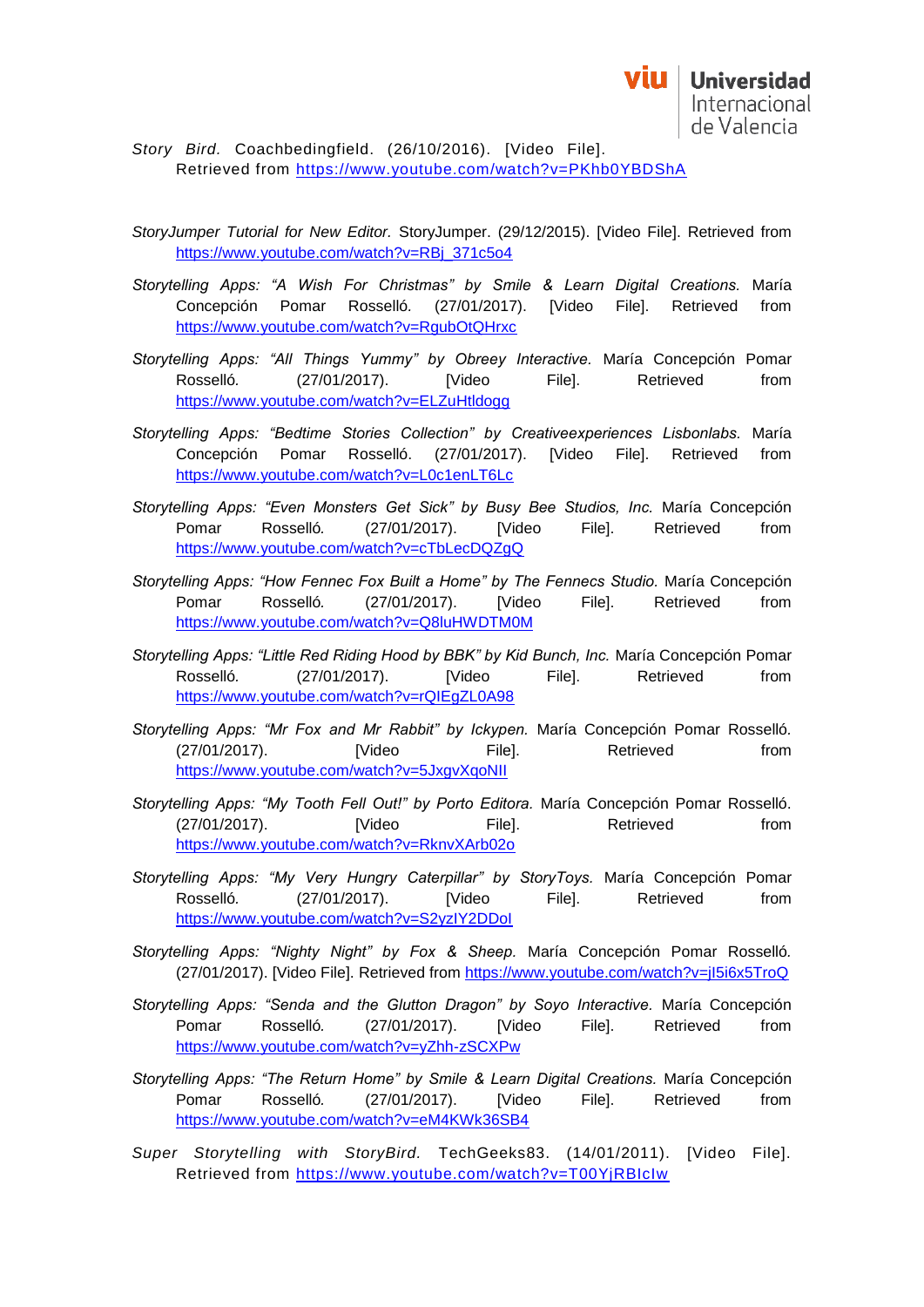

- *The Bakery – Supporting Children to Succeed in the Dramatic Play Center.* EarlyChildhoodVideos*.* (09/11/2015). [Video File]. Retrieved from <https://www.youtube.com/watch?v=xXqyum4YeEc>
- *The Cat in the Hat Read Aloud.* Reading Pioneers. (30/06/2016). [Video File]. Retrieved from <https://www.youtube.com/watch?v=a6GsgGcd6UU>
- *The Gruffalo.* Peappleby. (16/01/2012). [Scratch Game]. Retrieved from <https://scratch.mit.edu/projects/2296389/>
- The Internet TESL Journal, (1995-2008). *Games and Activities for the ESL/EFL Classroom*. Retrieved from *<http://iteslj.org/games/>*
- *The Red Book Read Aloud.* Zamrtn*.* (15/10/2011). [Video File]. Retrieved from <https://www.youtube.com/watch?v=5rKiOfzb1ts>
- *The Snowman.* U4iA*.* (26/12/2013). [Video File]. Retrieved from <https://www.youtube.com/watch?v=AMT51KZgZYI&t=8s>
- *Tips for Reading Wordless Books.* What Do We Do All Day? (25/05/2015). [Video File]. Retrieved from<http://bit.ly/2laJBf3>
- Titone, R. (1968). *Teaching Foreign Languages: An Historical Sketch.* Washington: Georgetown University Press.
- Tomlin, C. (2008). *Factors to consider when choosing preschool books*. Retrieved from [http://www.earlychildhoodnews.com/earlychildhood/article\\_view.aspx?ArticleID=482.](http://www.earlychildhoodnews.com/earlychildhood/article_view.aspx?ArticleID=482)
- Unknown, (1992). *Emerging Literacy in Early Childhood Education*. Mount Carmel International Training Institute. UNESCO. Retrieved from [http://www.unesco.org/education/pdf/21\\_33.pdf](http://www.unesco.org/education/pdf/21_33.pdf)
- Unknown, (2015). *Dr Seuss book ABC learn alphabet letters.* [Video File]. Paw patrol Toy club. Retrieved from<https://www.youtube.com/watch?v=aJanzJYYsaA>
- Unknown. (2014). *Early language and the brain: Smart talk*. [Video File]. The Economist. Retrieved from [https://www.youtube.com/watch?v=qLoEUEDqagQ.](https://www.youtube.com/watch?v=qLoEUEDqagQ)
- Van Lier, L. (1996). *Interaction in the Language Curriculum. Awareness, Autonomy & Authenticity*. Nueva York: Longman.
- Waldorfschoolsongs.com. (s.f.). *Golden slumbers*. Retrieved on the 06/02/2017 from [http://www.waldorfschoolsongs.com/wp-content/uploads/00-Golden-slumbers](http://www.waldorfschoolsongs.com/wp-content/uploads/00-Golden-slumbers-tekstblad.pdf)[tekstblad.pdf](http://www.waldorfschoolsongs.com/wp-content/uploads/00-Golden-slumbers-tekstblad.pdf)